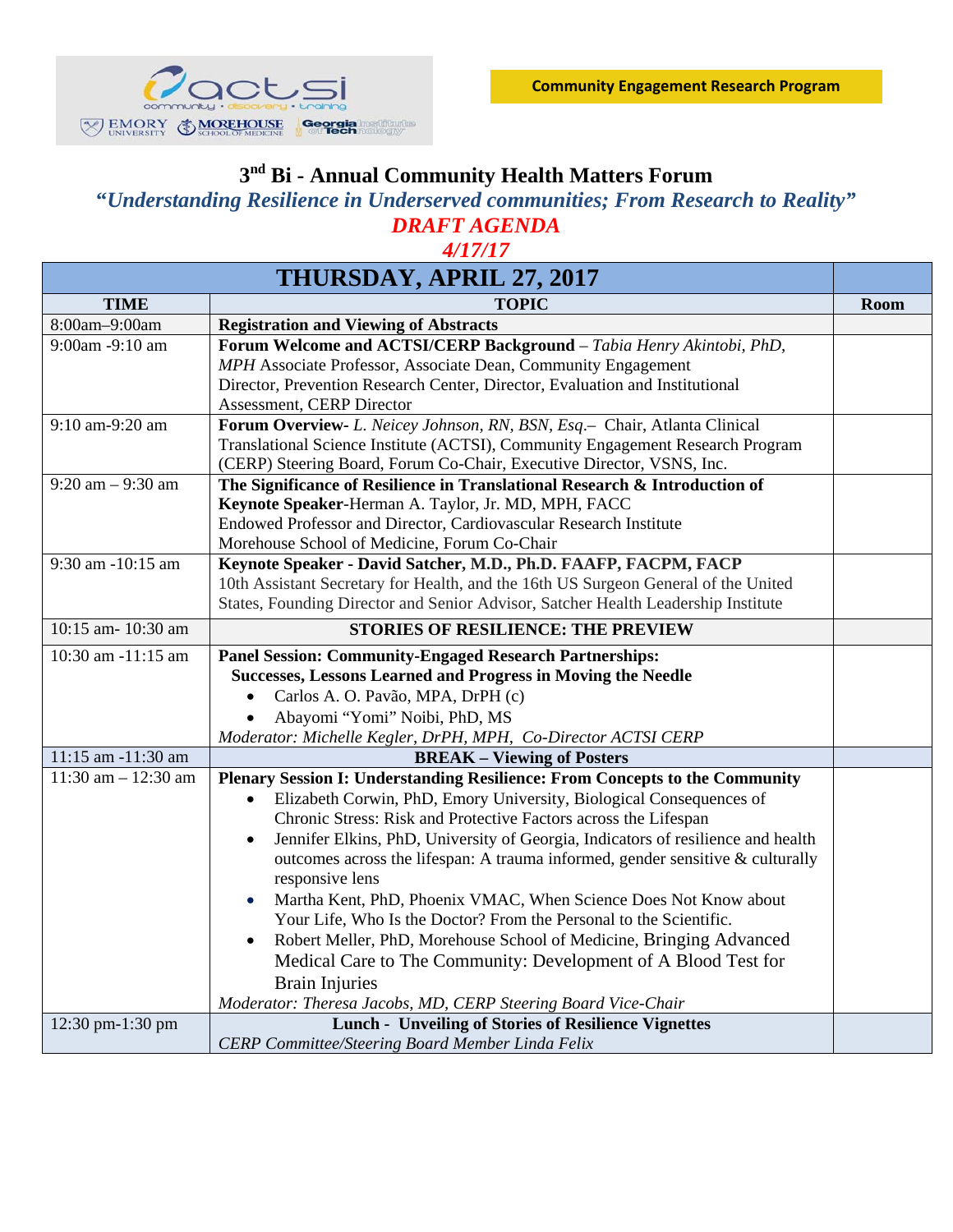

| THURSDAY, APRIL 27, 2017            |                                                                                                     |      |  |
|-------------------------------------|-----------------------------------------------------------------------------------------------------|------|--|
|                                     | <b>BREAKOUT SESSIONS</b>                                                                            |      |  |
| <b>TIME</b>                         | <b>TOPIC</b>                                                                                        | Room |  |
| 1:30 pm-2:45 pm                     | The Fundamentals of Evaluation for Community-Academic Partnerships and                              |      |  |
|                                     | <b>Projects</b>                                                                                     |      |  |
|                                     | Latrice Rollins, PhD, MSW, Morehouse School of Medicine<br>٠                                        |      |  |
|                                     | Eric J. Nehl, PhD, Emory University                                                                 |      |  |
|                                     | Moderator: Neena Bankhead, CERP Committee/Steering Board Member                                     |      |  |
| 1:30pm-2:45 pm                      | <b>Community -Academic Research Partnerships: Successes, Challenges, Lessons</b>                    |      |  |
|                                     | <b>Learned, and Reflections - Finding a Research Partner</b>                                        |      |  |
|                                     | Tina Nguyen<br>L. Neicey Johnson                                                                    |      |  |
|                                     | Theresa Jacobs, MD<br>David Levine, MD                                                              |      |  |
|                                     |                                                                                                     |      |  |
|                                     | Moderators: Gail McCray, MA, MCHES, Winifred Thompson, PhD and Rakale Quarells,                     |      |  |
|                                     | PhD                                                                                                 |      |  |
| 1:30pm - 2:45 pm                    | <b>Using "Big Data" to Analyze Health Disparities</b>                                               |      |  |
|                                     | May Wang, PhD Georgia Institute of Technology-Biomedical Big Data Analytics                         |      |  |
|                                     | for Addressing Health Disparities                                                                   |      |  |
|                                     | Alexander Quarshie, MD, MS and William Seffens, PhD, Morehouse School of<br>$\bullet$               |      |  |
|                                     | Medicine-Big Data and Health Disparities                                                            |      |  |
|                                     | Moderator: Peter Baltrus, PhD, CERP Committee Member                                                |      |  |
| $2:45$ pm $-3:00$ pm                | <b>BREAK - Viewing of Posters</b>                                                                   |      |  |
| $3:00 \text{ pm} - 4:15 \text{ pm}$ | <b>Evaluation: Building the Evidence to Demonstrate Impacts and Outcomes</b>                        |      |  |
|                                     | Nicole Llewellyn, PhD, Emory University                                                             |      |  |
|                                     | Latrice Rollins, PhD, MSW, Morehouse School of Medicine                                             |      |  |
|                                     | Moderator: Dwight Curry Anderson, CERP Committee/Steering Board Member                              |      |  |
| 3:00 pm- 4:15 pm                    | <b>Community -Academic Research Partnerships: Successes, Challenges, Lessons</b>                    |      |  |
|                                     | <b>Learned, and Reflections - Finding a Partner</b>                                                 |      |  |
|                                     | <b>Evonne Perdue</b><br>Tina Nguyen                                                                 |      |  |
|                                     | Theresa Jacobs, MD<br>David Levine, MD                                                              |      |  |
|                                     |                                                                                                     |      |  |
|                                     | Moderators: Gail McCray, MA, MCHES, Winifred Thompson, PhD and Rakale Quarells,                     |      |  |
|                                     | <b>PhD</b>                                                                                          |      |  |
| 3:00 pm - 4:15 pm                   | <b>Using "Big Data" to Analyze Health Disparities</b>                                               |      |  |
|                                     | May Wang, PhD Georgia Institute of Technology-Biomedical Big Data Analytics                         |      |  |
|                                     | for Addressing Health Disparities                                                                   |      |  |
|                                     | Alexander Quarshie, MD, MS and William Seffens, PhD, Morehouse School of<br>$\bullet$               |      |  |
|                                     | Medicine-Big Data and Health Disparities                                                            |      |  |
|                                     | Moderator: Peter Baltrus, PhD, CERP Committee Member                                                |      |  |
| $4:15$ pm $-4:45$ pm                | <b>Plenary 3: The Fulton Dekalb Hospital Authority</b>                                              |      |  |
|                                     | <b>Building Community Clinical Bridges to Health Equity</b>                                         |      |  |
|                                     | Keri Norris, PhD, MPH, MCHES, Chief of Health Policy and Administration,                            |      |  |
|                                     | Fulton DeKalb Hospital Authority (FDHA)                                                             |      |  |
|                                     | Moderator: Kisha Holden, PhD, MSCR, Interim Director, Satcher Health Leadership<br><i>Institute</i> |      |  |
|                                     |                                                                                                     |      |  |
| $4:45$ pm $-5:00$ pm                | Day in Review L. Neicey Johnson, RN, BSN, Esq.                                                      |      |  |